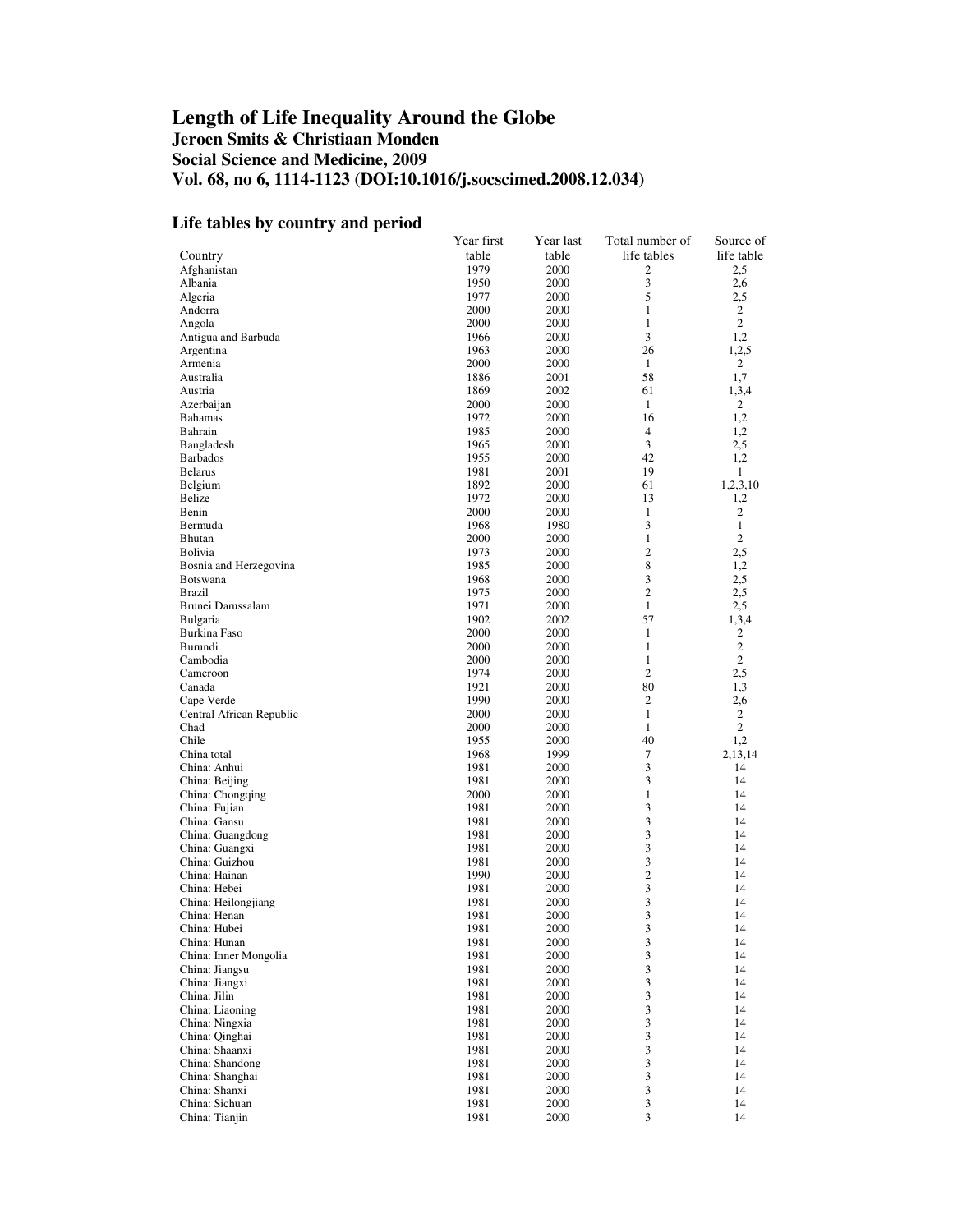| China: Tibet                 | 1990 | 2000 | $\overline{\mathbf{c}}$ | 14               |
|------------------------------|------|------|-------------------------|------------------|
| China: Xinjiang              | 1981 | 2000 | 3                       | 14               |
| China: Yunnan                | 1981 | 2000 | 3                       | 14               |
| China: Zhejiang              | 1981 | 2000 | 3                       | 14               |
| China: Taiwan                | 1928 | 2002 | 18                      | 5,6,7            |
| Colombia                     | 1955 | 2000 | 25                      | 1,2,5            |
| Comoros                      | 2000 | 2000 | 1                       | 2                |
| Congo                        | 2000 | 2000 | 1                       | 2                |
| Cook Islands                 | 1976 | 2000 | $\overline{c}$          | 2,5              |
| Costa Rica                   | 1956 | 2000 | 41                      | 1,2,5            |
| Cote d'Ivoire                | 2000 | 2000 | 1                       | 2                |
| Croatia                      | 1985 | 2002 | 18                      | 1                |
| Cuba                         | 1970 | 2000 | 28                      | 1,2              |
| Cyprus                       | 1950 | 2000 | 15                      | 2,5,6            |
| Czech Republic               | 1950 | 2003 | 54                      | 3                |
| Dem. Peoples's Rep. of Korea | 2000 | 2000 | 1                       | $\boldsymbol{2}$ |
| Dem. Rep. of the Congo       | 2000 | 2000 | 1                       | $\mathbf{2}$     |
| Denmark                      | 1835 | 2002 | 168                     | 3                |
| Djibouti                     | 2000 | 2000 | 1                       | $\overline{2}$   |
| Dominica                     | 2000 | 2000 | 1                       | 2                |
| Dominican Republic           | 1965 | 2000 | 17                      | 1,2,5            |
| Ecuador                      | 1958 | 2000 | 15                      | 1,2,5            |
| Egypt                        | 1945 | 2000 | 11                      | 1,2,4            |
| El Salvador                  | 1950 | 2000 | 21                      | 1,2,5,6          |
| <b>Equatorial Guinea</b>     | 2000 | 2000 | 1                       | 2                |
| Eritrea                      | 2000 | 2000 | $\mathbf{1}$            | $\mathbf{2}$     |
| Estonia                      | 1933 | 2002 | 21                      | 1,4              |
| Ethiopia                     | 2000 | 2000 | 1                       | 2                |
| Fiji                         | 1976 | 2000 | 3                       | 2,5              |
| Finland                      | 1756 | 2002 | 134                     | 3.11             |
| France                       | 1806 | 2001 | 196                     | 3,4              |
| French Guiana                | 1980 | 1980 | 1                       | 5                |
| Gabon                        | 2000 | 2000 | 1                       | 2                |
| Gambia                       | 1971 | 2000 | $\mathbf{2}$            | 2,5              |
| Gaza Strip                   | 1981 | 1981 | $\mathbf{1}$            | 5                |
| Georgia                      | 1981 | 2001 | 17                      | 1                |
| Germany east                 | 1956 | 1999 | 44                      | 3                |
| Germany united               | 1875 | 2001 | 19                      | 1,3,4            |
| Germany west                 | 1952 | 1999 | 48                      | 1,3              |
| Ghana                        | 1970 | 2000 | 2                       | 2,5              |
| Greece                       | 1928 | 2000 | 47                      | 1,2,4            |
| Grenada                      | 1988 | 2000 | 2                       | 1,2              |
| Guadeloupe                   | 1982 | 1982 | 1                       | 5                |
| Guatemala                    | 1958 | 2000 | 8                       | 1,2,5            |
| Guinea-Bissau                | 2000 | 2000 | 1                       | 2                |
| Guinea                       | 2000 | 2000 | 1                       | 2                |
| Guyana                       | 1952 | 2000 | 13                      | 1,2,5,6          |
| Haiti                        | 1971 | 2000 | 3                       | 2,5,6            |
| Honduras                     | 1961 | 2000 | 6                       | 1,2,5,6          |
| Hong Kong SAR                | 1960 | 1999 | 40                      | 1                |
| Hungary                      | 1950 | 2002 | 53                      | 1,3              |
| Iceland                      | 1951 | 2000 | 45                      | 1,2              |
| India total                  | 1966 | 2000 | 5                       | 2,5,14           |
| India: Andhra Pradesh        | 1956 | 2002 | 4                       | 14               |
| India: Assam                 | 1956 | 2002 | 4                       | 14               |
| India: Bihar                 | 1956 | 2002 | 4                       | 14               |
| India: Gujarat               | 1956 | 2002 | 4                       | 14               |
| India: Haryana               | 1988 | 2002 | 3                       | 14               |
| India: Himachal Pradesh      | 1999 | 2002 | 2                       | 14               |
| India: Karnataka             | 1956 | 2002 | 4                       | 14               |
| India: Kerala                | 1988 | 2002 | 3                       | 14               |
| India: Kerala & Madras       | 1956 | 1956 | 1                       | 14               |
| India: Madhya Pradesh        | 1956 | 2002 | 4                       | 14               |
| India: Maharashtra           | 1956 | 2002 | 4                       | 14               |
| India: Orissa                | 1956 | 2002 | 4                       | 14               |
| India: Punjab                | 1956 | 2002 | 4                       | 14               |
| India: Rajasthan             | 1988 | 2002 | 3                       | 14               |
| India: Tamil Nadu            | 1988 | 2002 | 3                       | 14               |
| India: Uttar Pradesh         | 1956 | 2002 | 4                       | 14               |
| India: West Bengal           | 1956 | 2002 | 4                       | 14               |
| Indonesia                    | 1966 | 2000 | 3                       | 2,5              |
| Iran (Islamic Republic of)   | 1975 | 2000 | 2                       | 2,5              |
| Iraq                         | 1974 | 2000 | 2                       | 2,5              |
| Ireland                      | 1926 | 2001 | 56                      | 1,4<br>2,4,5,6   |
| Israel                       | 1967 | 2000 | 10                      |                  |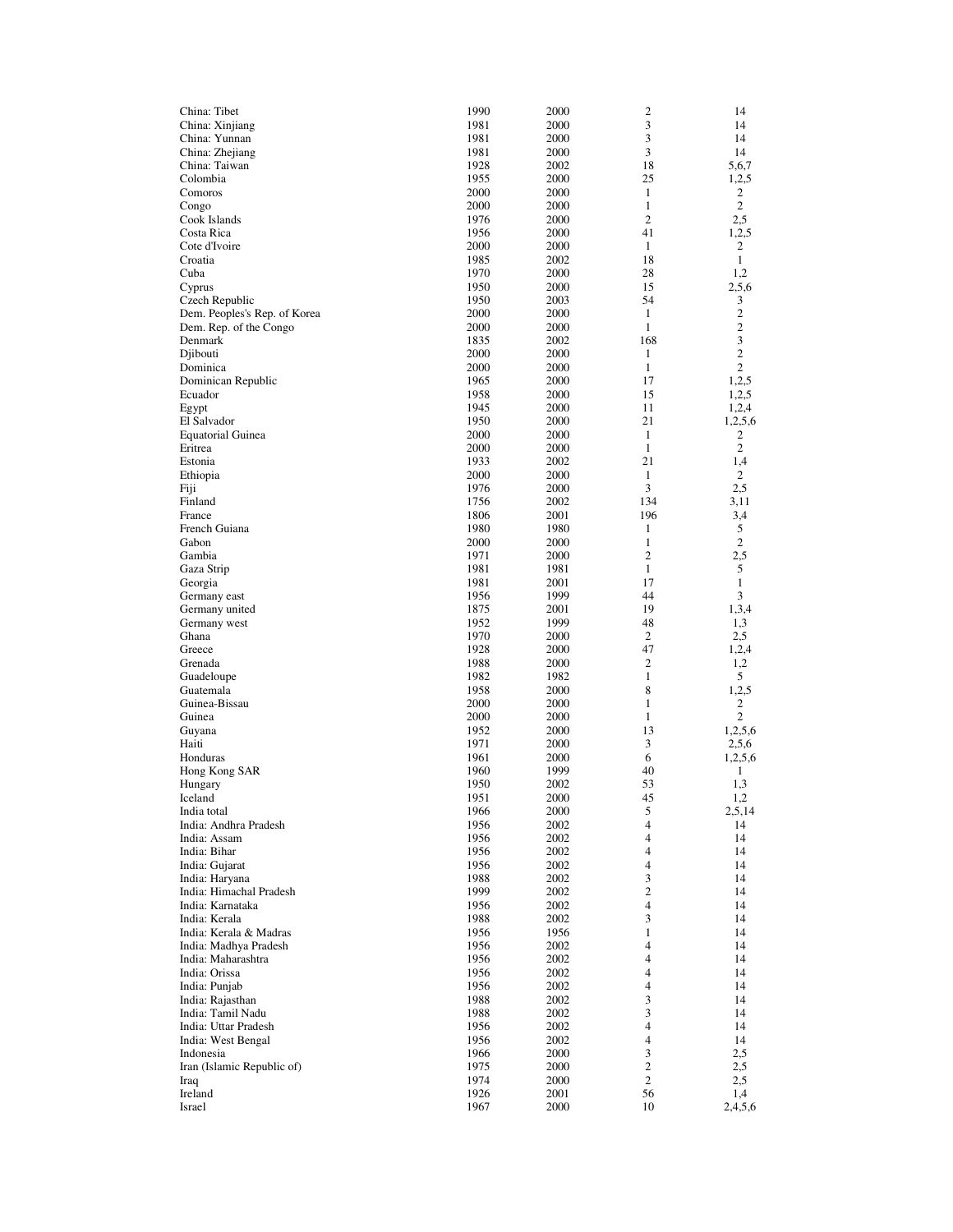| Italy                                 | 1872         | 2001         | 130                            | 1,3                 |
|---------------------------------------|--------------|--------------|--------------------------------|---------------------|
| Jamaica                               | 1951         | 2000         | 9                              | 1,2,5,6             |
| Japan                                 | 1893         | 2003         | 61                             | 3,7,12              |
| Jordan<br>Kazakhstan                  | 1965<br>2000 | 2000         | 3<br>1                         | 1,2                 |
| Kenya                                 | 1974         | 2000<br>2000 | 2                              | 2<br>2,5            |
| Kiribati                              | 1978         | 2000         | 2                              | 2,5                 |
| Kuwait                                | 1970         | 2002         | 24                             | 1,2,6               |
| Kyrgyzstan                            | 2000         | 2000         | 1                              | 2                   |
| Lao People's Dem. Republic            | 2000         | 2000         | 1                              | $\mathbf{2}$        |
| Latvia                                | 1959         | 2003         | 45                             | 3                   |
| Lebanon                               | 2000         | 2000         | 1                              | $\mathbf{2}$        |
| Lesotho                               | 1971         | 2000         | 2                              | 2,5                 |
| Liberia                               | 1971<br>2000 | 2000<br>2000 | $\overline{c}$<br>$\mathbf{1}$ | 2.5<br>2            |
| Libyan Arab Jamahiriya<br>Lithuania   | 1960         | 2002         | 43                             | 1,3                 |
| Luxembourg                            | 1956         | 2002         | 40                             | 1,2,6               |
| Madagascar                            | 2000         | 2000         | 1                              | 2                   |
| Malawi                                | 2000         | 2000         | $\mathbf{1}$                   | $\mathbf{2}$        |
| Malaysia                              | 1970         | 2000         | 10                             | 2,5,6               |
| Maldives                              | 1985         | 2000         | 3                              | 2,6                 |
| Mali                                  | 2000         | 2000         | 1                              | 2                   |
| Malta                                 | 1955         | 2002         | 43                             | $\mathbf{1}$        |
| Marshall Islands                      | 1988         | 2000         | 2                              | 2,5                 |
| Martinique                            | 1982         | 1985         | 2                              | 1,5                 |
| Mauritania                            | 2000         | 2000         | 1                              | 2                   |
| Mauritius                             | 1957         | 2000         | 44                             | 1                   |
| Mexico                                | 1950<br>2000 | 2000<br>2000 | 25<br>1                        | 1,2,5,6<br>2        |
| Micronesia (Fed. States of)<br>Monaco | 2000         | 2000         | 1                              | $\boldsymbol{2}$    |
| Mongolia                              | 2000         | 2000         | 1                              | $\overline{2}$      |
| Morocco                               | 1972         | 2000         | 2                              | 2,5                 |
| Mozambique                            | 2000         | 2000         | 1                              | 2                   |
| Myanmar                               | 1977         | 2000         | 2                              | 2,5                 |
| Namibia                               | 2000         | 2000         | 1                              | 2                   |
| Nauru                                 | 2000         | 2000         | $\mathbf{1}$                   | $\overline{2}$      |
| Nepal                                 | 1977         | 2000         | $\overline{c}$                 | 2,5                 |
| Netherlands                           | 1850         | 2003         | 154                            | 3                   |
| Netherlands Antilles                  | 1960         | 1960         | 1                              | 6                   |
| New Caledonia                         | 1989         | 1989         | $\mathbf{1}$                   | 6                   |
| New Zealand                           | 1893         | 2003         | 71                             | 3,7                 |
| Nicaragua                             | 1973         | 2000         | 7                              | 1,2                 |
| Niger<br>Nigeria                      | 2000<br>1950 | 2000<br>2000 | 1<br>15                        | 2<br>2,5,6          |
| Niue                                  | 2000         | 2000         | $\mathbf{1}$                   | 2                   |
| Norway                                | 1846         | 2002         | 157                            | 3                   |
| Oman                                  | 2000         | 2000         | 1                              | 2                   |
| Pakistan                              | 1964         | 2000         | 4                              | 2,5,8               |
| Palau                                 | 2000         | 2000         | 1                              | 2                   |
| Panama                                | 1970         | 2000         | 4                              | 2,5                 |
| Papua New Guinea                      | 2000         | 2000         | 1                              | 2                   |
| Paraguay                              | 1969         | 2000         | 7                              | 1,2,5               |
| Peru                                  | 1966         | 2000         | 10                             | 1,2,5               |
| Philippines                           | 1960         | 2000         | 12                             | 1,2,5,6             |
| Poland                                | 1922         | 2002         | 46                             | 1,4                 |
| Portugal<br>Puerto Rico               | 1955<br>1955 | 2002<br>1996 | 48<br>19                       | $\mathbf{1}$<br>1,6 |
| Qatar                                 | 2000         | 2000         | $\mathbf{1}$                   | 2                   |
| Republic of Korea                     | 1960         | 2001         | 19                             | 1,5,6               |
| Republic of Moldova                   | 1981         | 2002         | 20                             | 1                   |
| Reunion                               | 1982         | 1982         | $\mathbf{1}$                   | 5                   |
| Romania                               | 1956         | 2002         | 35                             | 1,6                 |
| Russian Federation                    | 1970         | 2002         | 33                             | 1,3                 |
| Rwanda                                | 2000         | 2000         | 1                              | $\overline{2}$      |
| Ryu Kyu Islands                       | 1965         | 1965         | 1                              | 1                   |
| Saint Kitts and Nevis                 | 1970         | 2000         | 7                              | 1,2,5               |
| Saint Lucia                           | 1972         | 2000         | 11                             | 1,2                 |
| Saint Vincent and Grenadine           | 1970         | 2000         | 5                              | 1,2                 |
| Samoa                                 | 2000         | 2000         | 1                              | 2                   |
| San Marino<br>Sao Tome and Principe   | 2000<br>2000 | 2000<br>2000 | 1<br>1                         | 2<br>2              |
| Saudi Arabia                          | 2000         | 2000         | 1                              | 2                   |
| Senegal                               | 1970         | 2000         | 2                              | 2,5                 |
| Seychelles                            | 1976         | 2000         | 4                              | 1,2,5               |
| Serbia and Montenegro                 | 2000         | 2000         | 1                              | $\overline{c}$      |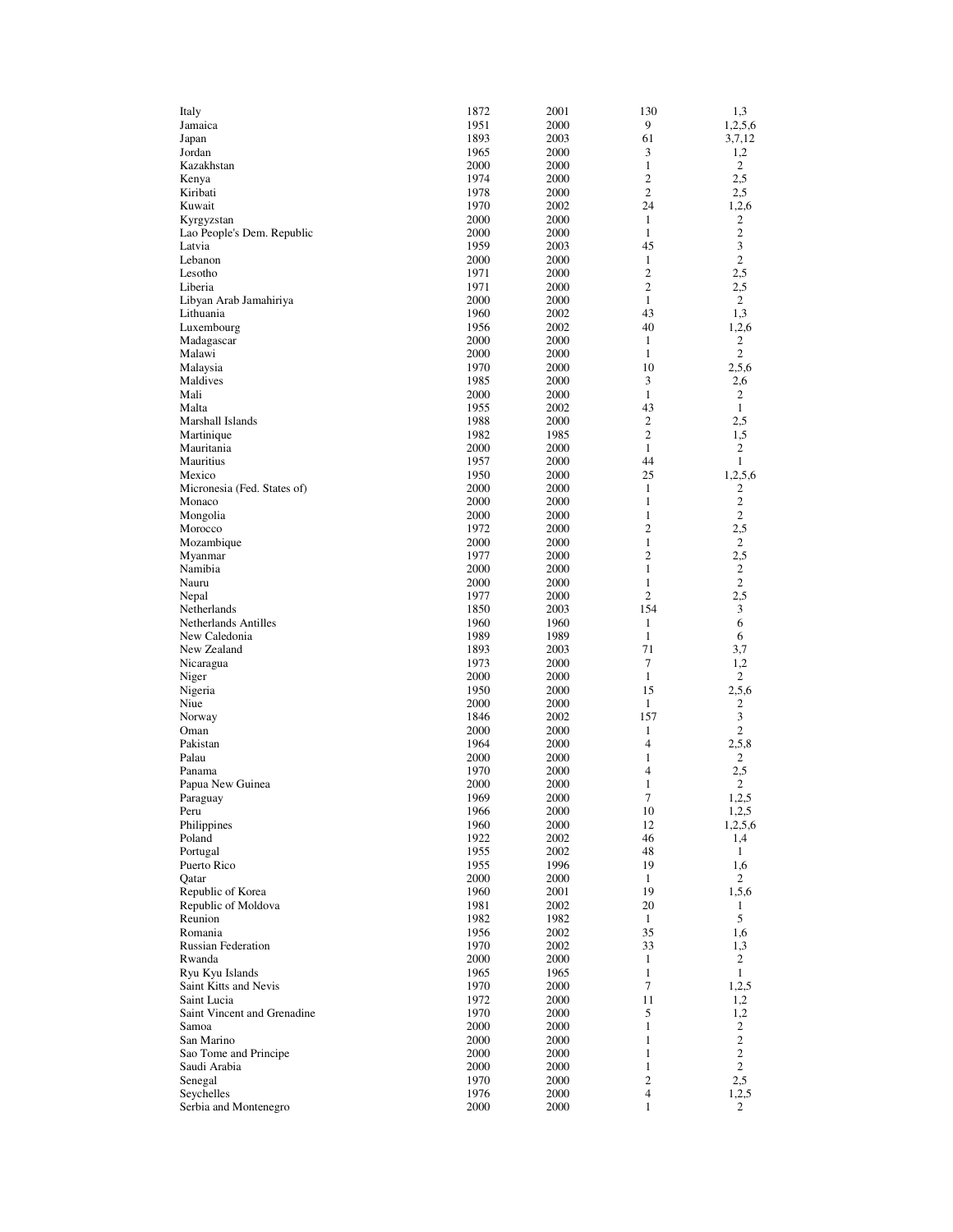| Sierra Leone                    | 1974 | 2000 | 2              | 2,5              |
|---------------------------------|------|------|----------------|------------------|
| Singapore                       | 1955 | 2001 | 47             | 1                |
| Slovakia                        | 1992 | 2001 | 10             | 1                |
| Slovenia                        | 1931 | 2002 | 24             | 1,4              |
| Solomon Islands                 | 2000 | 2000 | 1              | $\mathbf{2}$     |
| Somalia                         | 2000 | 2000 | 1              | $\overline{2}$   |
| South Africa                    | 1926 | 2000 | 4              | 2,4,5            |
| Spain                           | 1908 | 2001 | 94             | 3                |
| Sri Lanka                       | 1911 | 2000 | 29             | 1,2,5,9          |
| Sudan                           | 2000 | 2000 | 1              | 2                |
| Suriname                        | 1971 | 2000 | 5              | 1,2              |
| Swaziland                       | 1976 | 2000 | $\overline{c}$ | 2,5              |
| Sweden                          | 1751 | 2002 | 252            | 3                |
| Switzerland                     | 1876 | 2002 | 127            | 3                |
| Syrian Arab Republic            | 2000 | 2000 | 1              | $\overline{2}$   |
| Tajikistan                      | 2000 | 2000 | $\mathbf{1}$   | $\overline{2}$   |
| <b>TFYR</b> Macedonia           | 1991 | 2000 | 10             | 1                |
| Thailand                        | 1955 | 2002 | 14             | 1,2,5,6          |
| Togo                            | 2000 | 2000 | $\mathbf{1}$   | 2                |
| Tonga                           | 2000 | 2000 | $\mathbf{1}$   | $\overline{2}$   |
| Trinidad and Tobago             | 1951 | 2000 | 33             | 1,2              |
| Tunisia                         | 1969 | 2000 | $\overline{4}$ | 2,5,6            |
| Turkey                          | 1967 | 2000 | 3              | 2,5              |
| Turkmenistan                    | 2000 | 2000 | 1              | 2                |
| Tuvalu                          | 1979 | 2000 | $\overline{c}$ | 2,5              |
| Uganda                          | 1969 | 2000 | $\overline{2}$ | 2,5              |
| Ukraine                         | 1981 | 2002 | 20             | 1                |
| <b>United Arab Emirates</b>     | 2000 | 2000 | $\mathbf{1}$   | $\overline{2}$   |
| United Kingdom England & Wales  | 1841 | 2002 | 162            | 1,3              |
| United Kingdom Northern Ireland | 1950 | 2002 | 53             | 1                |
| United Kingdom Scotland         | 1931 | 2002 | 54             | 1,4              |
| United Republic of Tanzania     | 1974 | 2000 | $\overline{c}$ | 2,5              |
| <b>United States of America</b> | 1850 | 2002 | 106            | 1,3,4,19,20      |
| Uruguay                         | 1955 | 2000 | 34             | 1,2              |
| <b>USSR</b>                     | 1926 | 1990 | 14             | 1,4              |
| Uzbekistan                      | 2000 | 2000 | 1              | $\boldsymbol{2}$ |
| Vanuatu                         | 2000 | 2000 | 1              | $\mathfrak{2}$   |
| Venezuela                       | 1941 | 2000 | 41             | 1,2,4            |
| Viet Nam                        | 2000 | 2000 | $\mathbf{1}$   | 2                |
| Virgin Islands (USA)            | 1980 | 1980 | 1              | $\mathbf{1}$     |
| Westbank                        | 1981 | 1981 | 1              | 5                |
| Yemen                           | 2000 | 2000 | $\mathbf{1}$   | $\overline{2}$   |
| Yugoslavia                      | 1950 | 1990 | 41             | 1,6              |
| Zambia                          | 2000 | 2000 | 1              | $\mathbf{2}$     |
| Zanzibar                        | 1967 | 1967 | 1              | 6                |
| Zimbabwe                        | 2000 | 2000 | 1              | $\overline{c}$   |
|                                 |      |      |                |                  |

## **LIFE TABLE SOURCES**

- 1 WHO Mortality Database. http://www.who.org/whosis
- 2 Lopez A.D., Ahmad, O.B., Guillot, M., Inoue, M., Ferguson, D.B., & Salomon, J.A. (2001). *Life tables for 191 countries for 2000: data, methods, results*. Global Programme on Evidence for Health Policy Discussion Paper Series: No. 40. World Health Organization. For part of the countries, mainly the least developed ones, this source contains constructed life tables made by the WHO experts based on the available information (like survey data and region-specific models). Because for some countries this is the only available recent source, we decided to include these life tables for these countries in our analysis of total world life expectancy and length of life inequality.
- 3 Human Mortality Database. http://www.mortality.org
- 4 Human Life Table Database. http://www.lifetable.de
- 5 International Data Base (IDB), U.S. Census Bureau.
- 6 United Nations (1997). *Demographic Yearbook 1997, Historical Supplement 1948-1997*. New York: United Nations Statistics Division.
- 7 National Bureau of Statistics
- 8 Yusuf, F., & Hussain, M. (1985). Abridged life tables for Pakistan based on the 1971 population growth survey. *Journal Biosocial Science*, 17, 91-96.